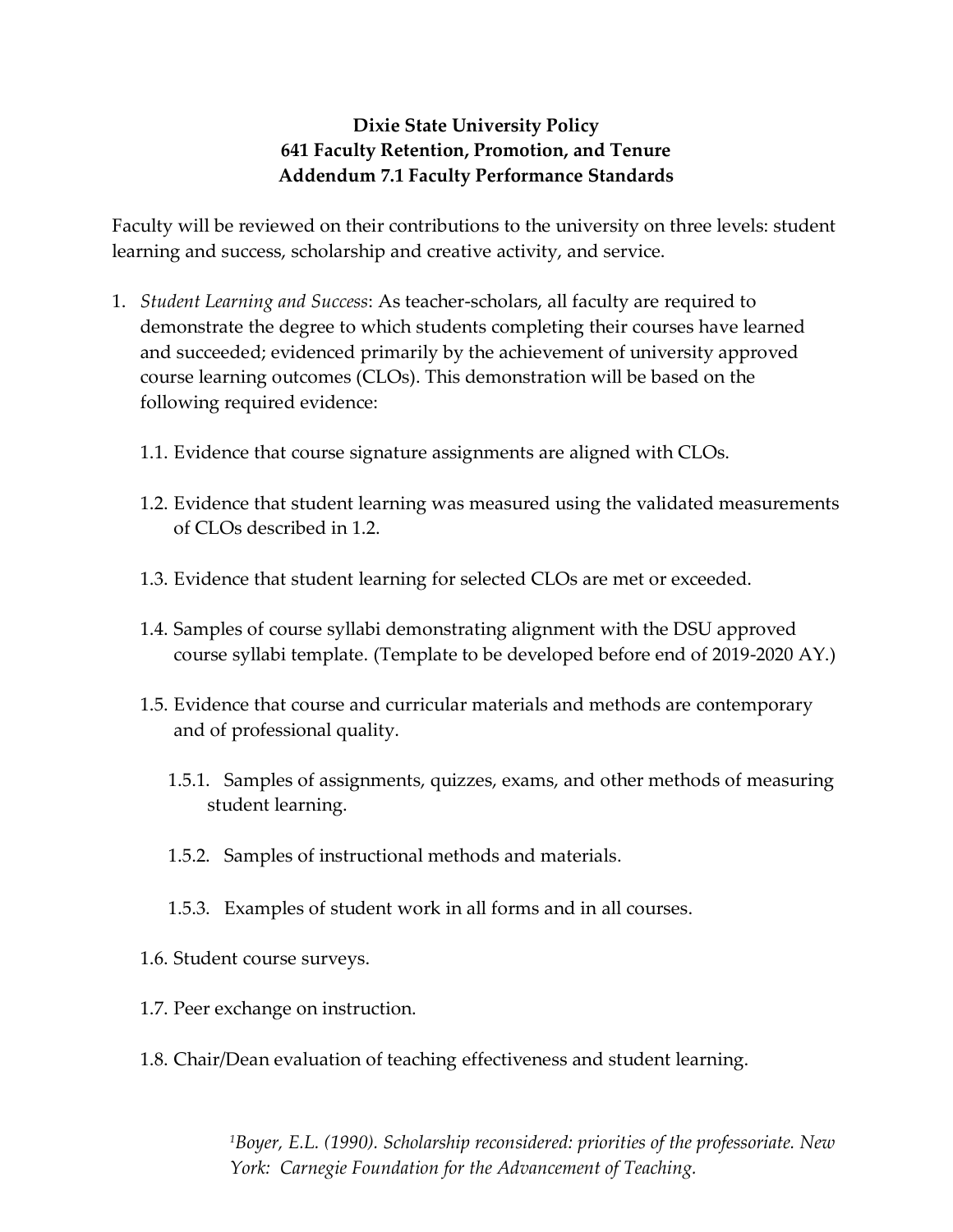- 2. *Scholarship and Creative Activity (SCA)*: Engaging in scholarship and creative activity is a primary and essential responsibility of university faculty in the teacher-scholar model. Engagement in SCA helps to maintain disciplinary or professional currency and contributes to the advancement of the academic discipline or profession.
	- 2.1. As a teacher-scholar, faculty should actively contribute to the growth of their discipline or profession through appropriate forms of scholarship or creative works in one or more of the following categories (see Boyer, 1990<sup>1</sup> ):
		- 2.1.1. Scholarship of Discovery The traditional research model in which new content knowledge is acquired and disseminated.
		- 2.1.2. Scholarship of Integration The creation of new knowledge by synthesizing and making connections across disciplines or sub-disciplines.
		- 2.1.3. Scholarship of Application The integration of theory and practice in ways that promote problem-solving and positive physical, social, psychological, and/or behavioral change among humans.
		- 2.1.4. Scholarship of Andragogy The investigation of ways in which students learn and the identification and assessment of methods that foster learning, especially within a faculty member's discipline or profession.
		- 2.1.5. Creative Activity -- Creation of a new or innovative object, performance, process, product, or service.
	- 2.2. Priorities for faculty scholarship and creative activity:
		- 2.2.1. Student participation in scholarship and creative activity is considered a high-impact practice that enhances learning and success. Faculty are strongly encouraged and rewarded to engage students in their scholarship and creative activity.
		- 2.2.2. Faculty are particularly encouraged and rewarded to participate in scholarship and creative activity that is multi/inter/trans-disciplinary or community engaged or international or all three.
	- 2.3. Currency in the Discipline or Profession: Faculty members should maintain current awareness of their discipline or professional literature or both, especially

*<sup>1</sup>Boyer, E.L. (1990). Scholarship reconsidered: priorities of the professoriate. New York: Carnegie Foundation for the Advancement of Teaching.*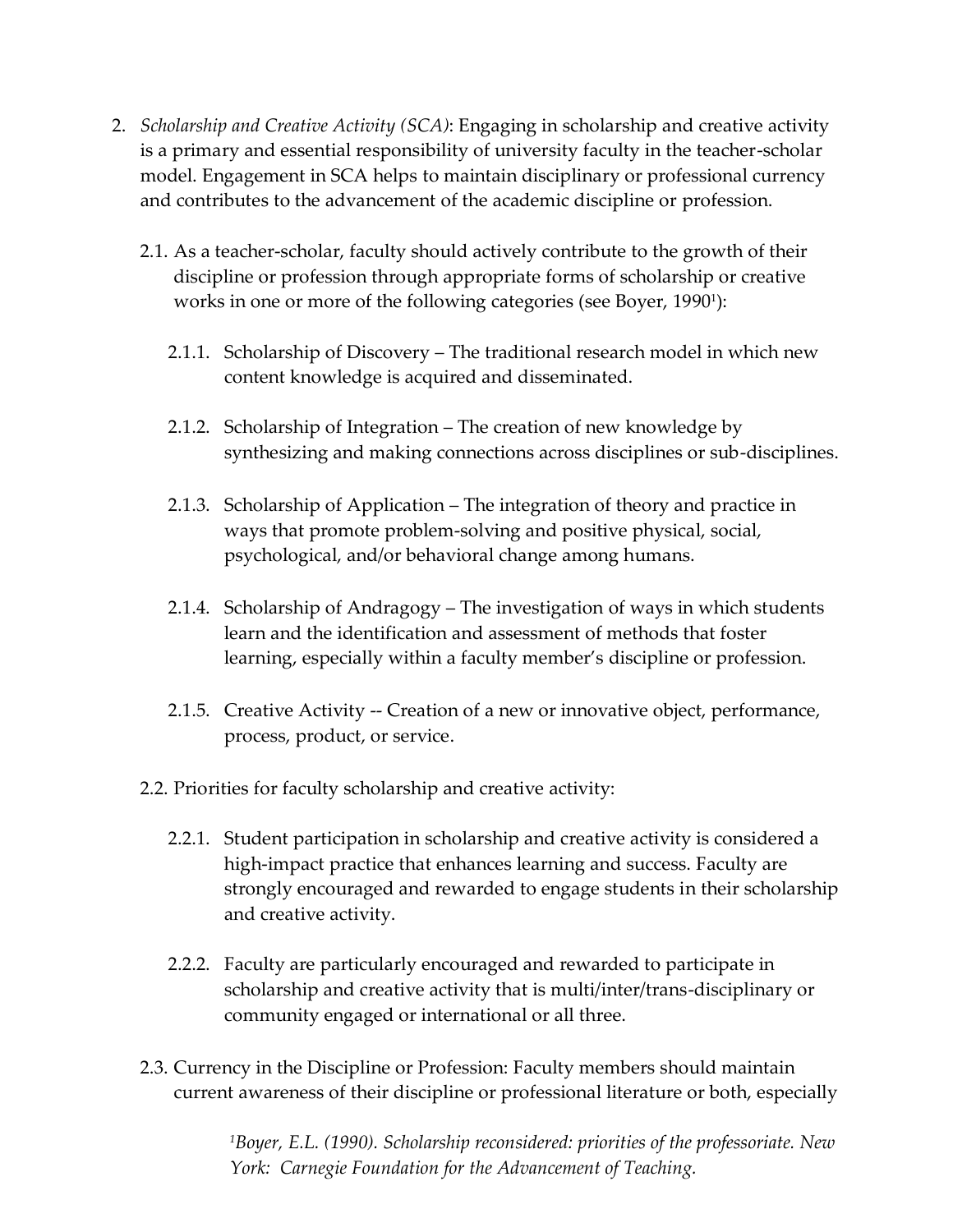in areas most applicable to their teaching responsibilities and area of scholarship/creative activity. Faculty must provide evidence of currency. Specific forms of evidence of currency will be determined by the individual colleges.

- 2.4. Involvement in the Discipline or Profession: Faculty members should attend and participate in regional and/or national conferences of professional organizations related to their discipline or profession or both.
- 3. *Service:* Productive participation in committees, activities, and/or projects in departments, colleges, and within the university relating to shared governance that enhance DSUs mission through serving students and the community.
	- 3.1. Faculty are expected to engage in Service to the institution (including students, colleagues, departments, college, and university) or profession or community (including local, state, and national) or all three in a meaningful and collegial way.
		- 3.1.1. Faculty may include the following to show their service:
			- 3.1.1.1. Documentation of service to the university.
			- 3.1.1.2. Documentation of service to the profession.
			- 3.1.1.3. Evidence of relevant community engagement and service related to the institution's mission to the profession, to the community, and/or to outside organizations.
		- 3.1.2. Faculty provide these contributions by acting in a civil, constructive and respectful manner in their interactions with members of the campus community.
	- 3.2. Service Scoring Rubric: Faculty are expected to provide the documentation of service in the areas outlined above by doing the following:
		- 3.2.1. Required: Student mentoring (i.e. student clubs, undergraduate research students, etc.)
		- 3.2.2. University Committee Participation: University, college, and department committees, standing and ad hoc

*<sup>1</sup>Boyer, E.L. (1990). Scholarship reconsidered: priorities of the professoriate. New York: Carnegie Foundation for the Advancement of Teaching.*